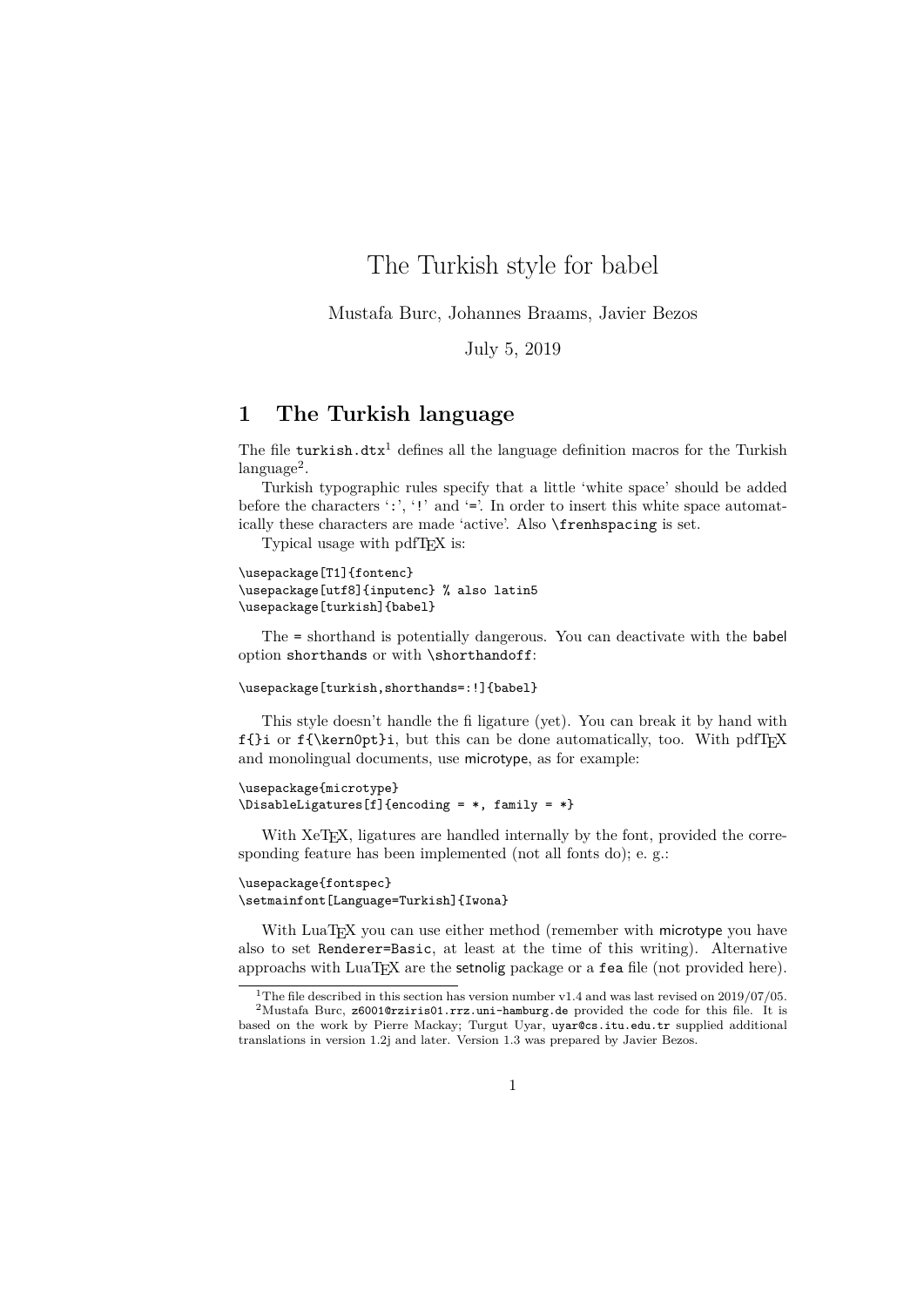## **The code**

The macro \LdfInit takes care of preventing that this file is loaded more than once, checking the category code of the @ sign, etc.

1  $\langle *code \rangle$ 

\LdfInit{turkish}\captionsturkish

When this file is read as an option, i.e. by the *\usepackage command*, turkish could be an 'unknown' language in which case we have to make it known. So we check for the existence of \l@turkish to see whether we have to do something here.

\ifx\l@turkish\@undefined

- \@nopatterns{Turkish}
- \adddialect\l@turkish0\fi

The next step consists of defining commands to switch to (and from) the Turkish language.

\captionsturkish The macro \captionsturkish defines all strings used in the four standard documentclasses provided with LAT<sub>EX</sub>.

\addto\captionsturkish{%

- \def\prefacename{\"Ons\"oz}%
- \def\refname{Kaynaklar}%
- \def\abstractname{\"Ozet}%
- \def\bibname{Kaynak\c ca}%
- \def\chaptername{B\"ol\"um}%
- \def\appendixname{Ek}%
- \def\contentsname{\.I\c cindekiler}%
- \def\listfigurename{\c Sekil Listesi}%
- \def\listtablename{Tablo Listesi}%
- \def\indexname{Dizin}%
- \def\figurename{\c Sekil}%
- \def\tablename{Tablo}%
- 19 \def\partname{K\i s\i m}%
- \def\enclname{\.Ili\c sik}%
- \def\ccname{Di\u ger Al\i c\i lar}%
- 22 \def\headtoname{Al\i c\i}%
- \def\pagename{Sayfa}%
- \def\subjectname{\.Ilgili}%
- \def\seename{bkz.}%
- \def\alsoname{ayr\i ca bkz.}%
- \def\proofname{Kan\i t}%
- \def\glossaryname{L\"ugat\c ce}% <-- Tentative
- }%

\dateturkish The macro \dateturkish redefines the command \today to produce Turkish dates.

## \def\dateturkish{%

- \def\today{\number\day~\ifcase\month\or
- Ocak\or \c Subat\or Mart\or Nisan\or May\i s\or Haziran\or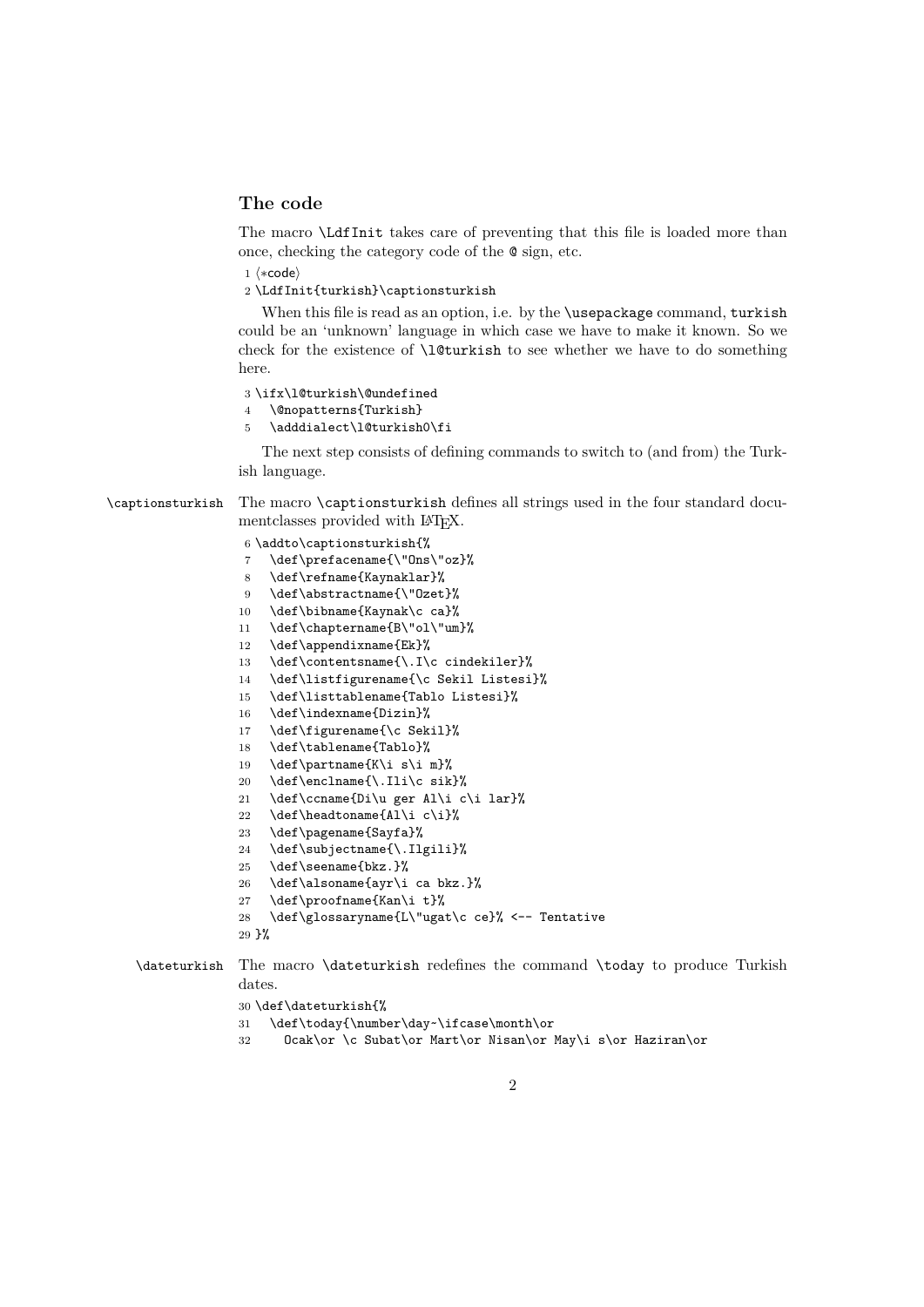Temmuz\or A\u gustos\or Eyl\"ul\or Ekim\or Kas\i m\or

- Aral\i k\fi
- \space\number\year}}

The following code is taken into account only with babel 3.9g and later. Defines case and hyphen mapping, as well as UTF-8 strings. First the Unicode branch.

```
36 \ifx\BabelLower\@undefined\else
37 \StartBabelCommands*{turkish}{captions}
38 [unicode, charset=utf8, fontenc=EU1 EU2 TU]
39 \SetString\prefacename{Önsöz}
40 \SetString\refname{Kaynaklar}
41 \SetString\abstractname{Özet}
42 \SetString\bibname{Kaynakça}
43 \SetString\chaptername{Bölüm}
44 \SetString\appendixname{Ek}
45 \SetString\contentsname{çindekiler}
46 \SetString\listfigurename{ekil Listesi}
47 \SetString\listtablename{Tablo Listesi}
48 \SetString\indexname{Dizin}
49 \SetString\figurename{ekil}
50 \SetString\tablename{Tablo}
51 \SetString\partname{Ksm}
52 \SetString\enclname{liik}
53 \SetString\ccname{Dier Alclar}
54 \SetString\headtoname{Alc}
55 \SetString\pagename{Sayfa}
56 \SetString\subjectname{lgili}
57 \SetString\seename{bkz.}
58 \SetString\alsoname{ayrca bkz.}
59 \SetString\proofname{Kant}
60 \SetString\glossaryname{Lügatçe}% <-- Tentative
61 \SetCase
62 {\uccode'i='\relax
63 \qquad \text{uccode}' = 'I\relax64 {\lccode'='i\relax
65 \lccode'I='\relax}
66 \SetHyphenMap{%
67 \BabelLower{'}{'i}%
68 \BabelLower{'I}{'}}
69 \StartBabelCommands*{turkish}{date}
70 [unicode, charset=utf8, fontenc=EU1 EU2 TU]
71 \SetStringLoop{month#1name}{%
72 Ocak,ubat,Mart,Nisan,Mays,Haziran,%
73 Temmuz,Austos,Eylül,Ekim,Kasm,Aralk}
Now the OT1 branch, only partially, because this encoding is not suited for Turkish
(no dotted I).
```
\StartBabelCommands{turkish}{}[ot1enc, fontenc=OT1]

\SetCase

```
76 {\uccode"10='I\relax}
```

```
77 {\lccode'I="10\relax}
```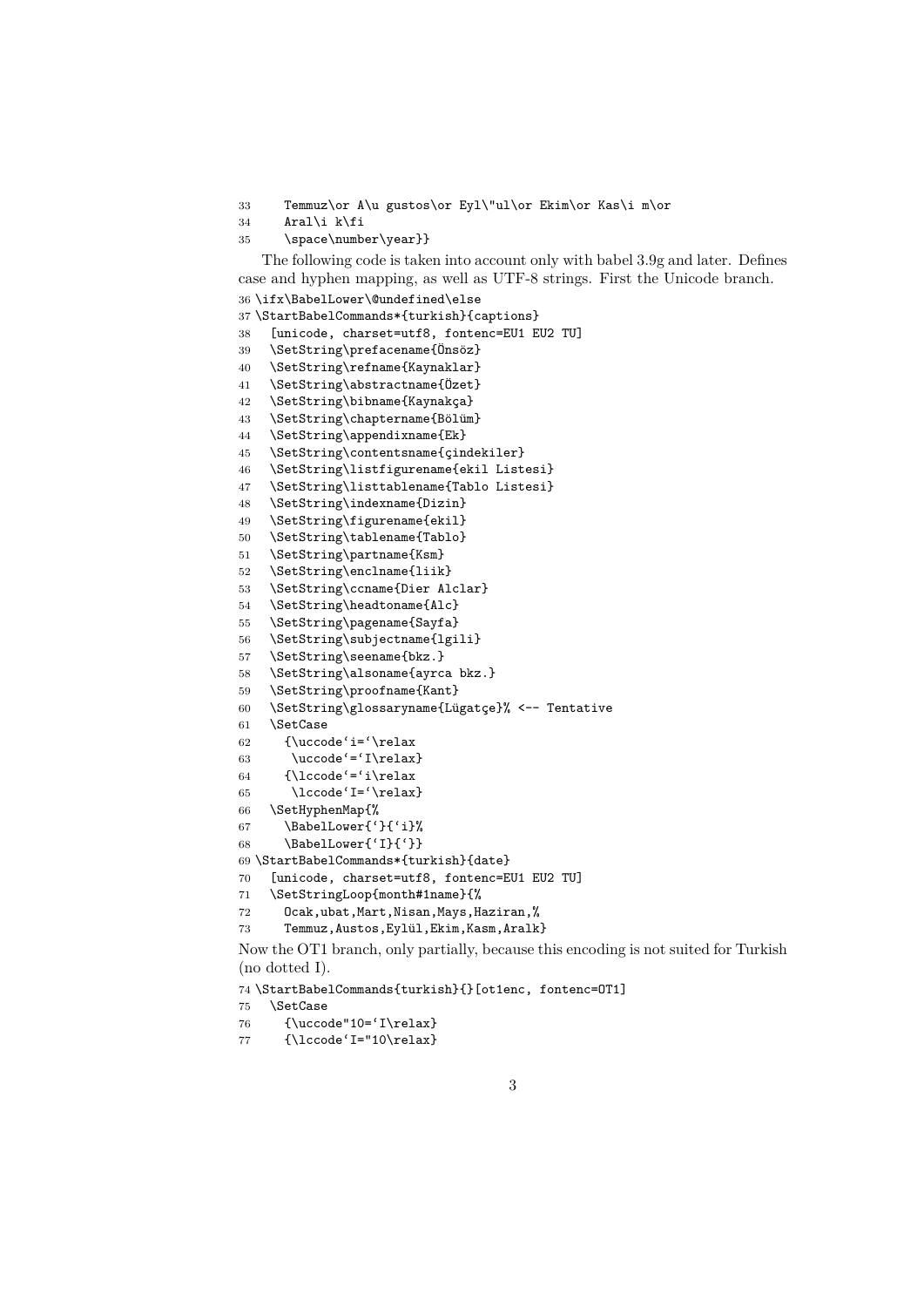```
And finally, the generic branch, using the LICR and assuming T1.
78 \StartBabelCommands*{turkish}{captions}
79 \SetString\prefacename{\"Ons\"oz}
80 \SetString\refname{Kaynaklar}
81 \SetString\abstractname{\"Ozet}
82 \SetString\bibname{Kaynak\c ca}
83 \SetString\chaptername{B\"ol\"um}
84 \SetString\appendixname{Ek}
85 \SetString\contentsname{\.I\c cindekiler}
86 \SetString\listfigurename{\c Sekil Listesi}
87 \SetString\listtablename{Tablo Listesi}
88 \SetString\indexname{Dizin}
89 \SetString\figurename{\c Sekil}
90 \SetString\tablename{Tablo}
91 \SetString\partname{K\i s\i m}
92 \SetString\enclname{\.Ili\c sik}
93 \SetString\ccname{Di\u ger Al\i c\i lar}
94 \SetString\headtoname{Al\i c\i}
95 \SetString\pagename{Sayfa}
96 \SetString\subjectname{\.Ilgili}
97 \SetString\seename{bkz.}
98 \SetString\alsoname{ayr\i ca bkz.}
99 \SetString\proofname{Kan\i t}
100 \SetString\glossaryname{L\"ugat\c ce}% <-- Tentative
101 \SetCase
102 {\uccode'i="9D\relax
103 \uccode"19='I\relax}
104 {\lccode"9D='i\relax
105 \lccode'I="19\relax}
106 \SetHyphenMap{%
107 \BabelLower{"9D}{'i}%
108 \BabelLower{'I}{"19}}
109 \StartBabelCommands*{turkish}{date}
110 \SetStringLoop{month#1name}{%
111 Ocak,\c Subat,Mart,Nisan,May\i s,Haziran,%
112 Temmuz, A\u gustos, Eyl\"ul, Ekim, Kas\i m, Aral\i k}
113 \SetString\today{%
114 \number\day~\@nameuse{month\romannumeral\month name}%
115 \space\number\year}
116 \EndBabelCommands
117 \fi
```
\extrasturkish The macro \extrasturkish will perform all the extra definitions needed for the \noextrasturkish Turkish language. The macro \noextrasturkish is used to cancel the actions of \extrasturkish.

> Turkish typographic rules specify that a little 'white space' should be added before the characters  $\cdot$ :',  $\cdot$ !' and  $\cdot$ ='. In order to insert this white space automatically these characters are made \active, so they have to be treated in a special way.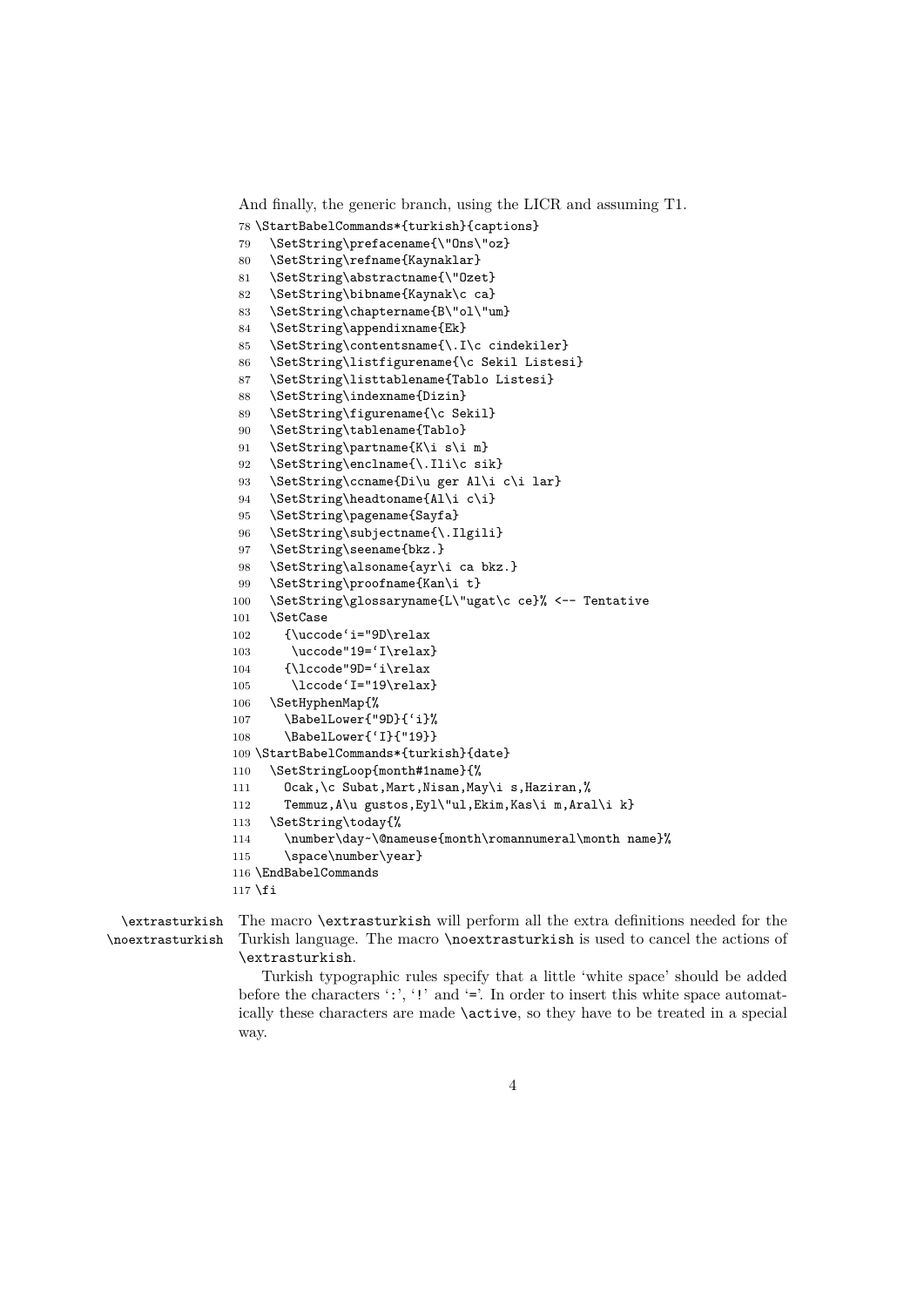```
118 \initiate@active@char{:}
119 \initiate@active@char{!}
```
We specify that the turkish group of shorthands should be used. These characters are 'turned on' once, later their definition may vary.

\addto\extrasturkish{%

\languageshorthands{turkish}%

- \bbl@activate{:}%
- \bbl@activate{!}%
- \bbl@activate{=}%
- 125 \bbl@frenchspacing}

For Turkish texts \frenchspacing should be in effect. We make sure this is the case and reset it if necessary.

\addto\noextrasturkish{\bbl@nonfrenchspacing}

\turkish@sh@!@ The definitions for the three active characters were made using intermediate \turkish@sh@=@ macros. These are defined now. The insertion of extra 'white space' should only \turkish@sh@:@ happen outside math mode, hence the check \ifmmode in the macros.

```
127 \declare@shorthand{turkish}{:}{%
128 \ifmmode
129 \string:%
130 \else\relax
131 \ifhmode
132 \ifdim\lastskip>\z@
133 \unskip\penalty\@M\thinspace
134 \fi
135 \fi
136 \string:%
137 \fi}
138 \declare@shorthand{turkish}{!}{%
139 \ifmmode
140 \string!%
141 \else\relax
142 \ifhmode
143 \ifdim\lastskip>\z@
144 \unskip\penalty\@M\thinspace
145 \fi
146 \fi
147 \string!%
148 \fi}
149 \initiate@active@char{=}
150 \declare@shorthand{turkish}{=}{%
151 \ifmmode
152 \string=%
153 \else\relax
154 \ifhmode
155 \ifdim\lastskip>\z@
156 \unskip\kern\fontdimen2\font
157 \kern-1.4\fontdimen3\font
```